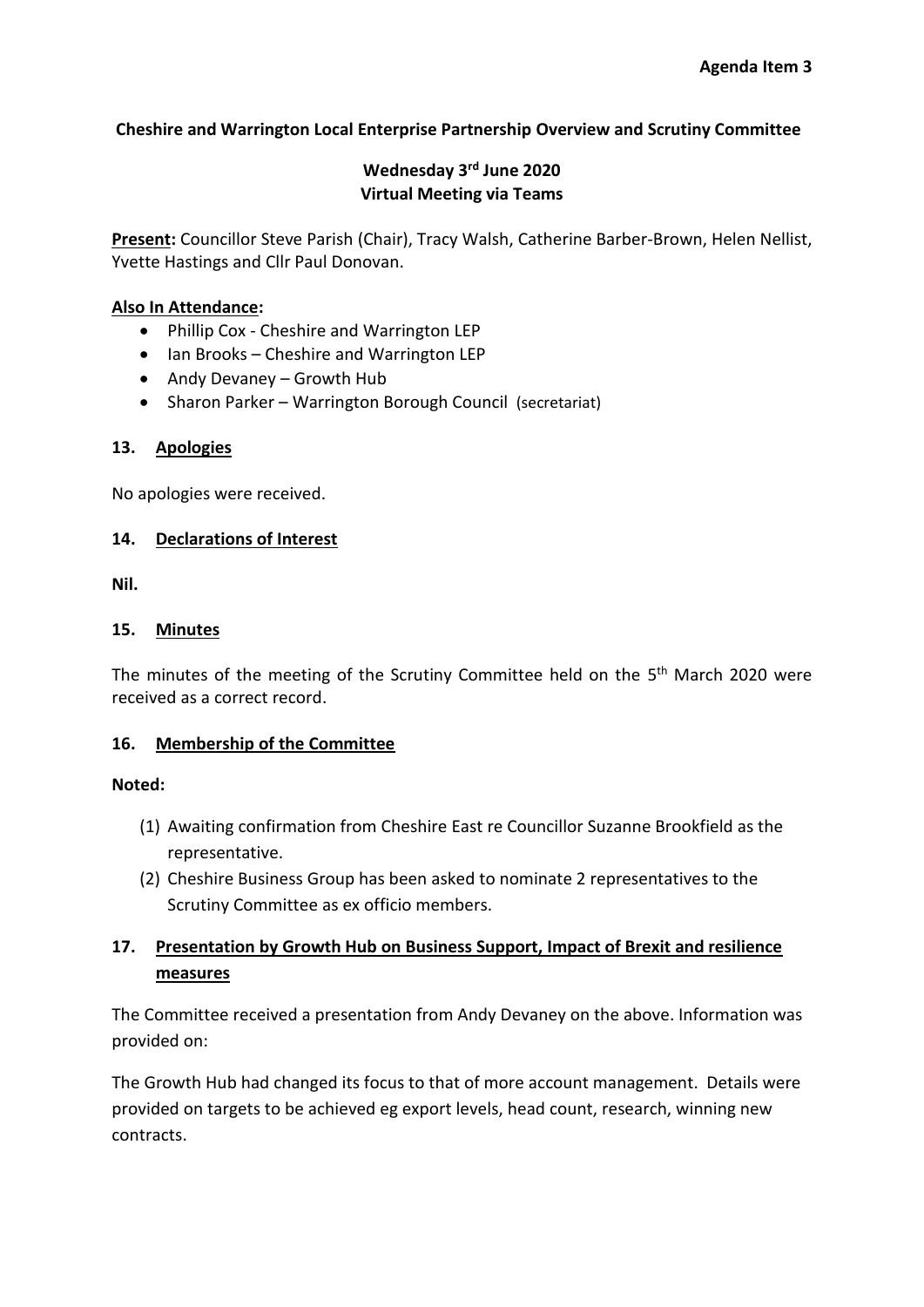Since March 2020 due to Covid-19, however, this had changed to a service being very reactive. Previously the team dealt with around 50-75 businesses per month this had increased to 1000 level of enquiries.

Shift in focus – still a long way to go.

The Committee discussed in detail the information provided and asked:

1. **Pledge** – did the Hub link in with the Pledge?

Yes it was all joined up.

### **2.** What were the **three top searches on the site?**

Finance, skills and access to talent.

3. **Inclusivity Agenda** – have you got access to information that would provide details on this?

Have got information regarding where people come from but not on the disadvantaged side – this needs more work.

### **18. Cheshire and Warrington LEP – Response to Covid-19**

Phillip Cox provided a presentation on the following: Developing a plan for restart and recovery following the Covid-19 pandemic.

- The phases were immediate, restart and recovery.
- Timings for each phase were provided.
- Current focus was on the restart phase. A quarter of the work force had been furloughed, support was being provided for those looking for work and those trying to find their way through the welfare system.
- The LEP was chairing the Local Resilience Fora
- Details of the restart phase was provided together with the key aspects, including step by step approach to increase confidence, in line with Government, practical solutions, working in partnership, alongside the business community and being able to monitor and adapt.
- Some context was outlined to the Committee 54% of the British population thought lockdown was taken off too early, not all young people were going back to school.
- The strategic aims and delivery priorities were outlined protect people and jobs, increase confidence amongst business, workforce and consumers, build towards achieving the vision to be the UKs healthiest most sustainable growing economy. Discussions were taking place with the Leaders Board and the LEP Board on the priorities.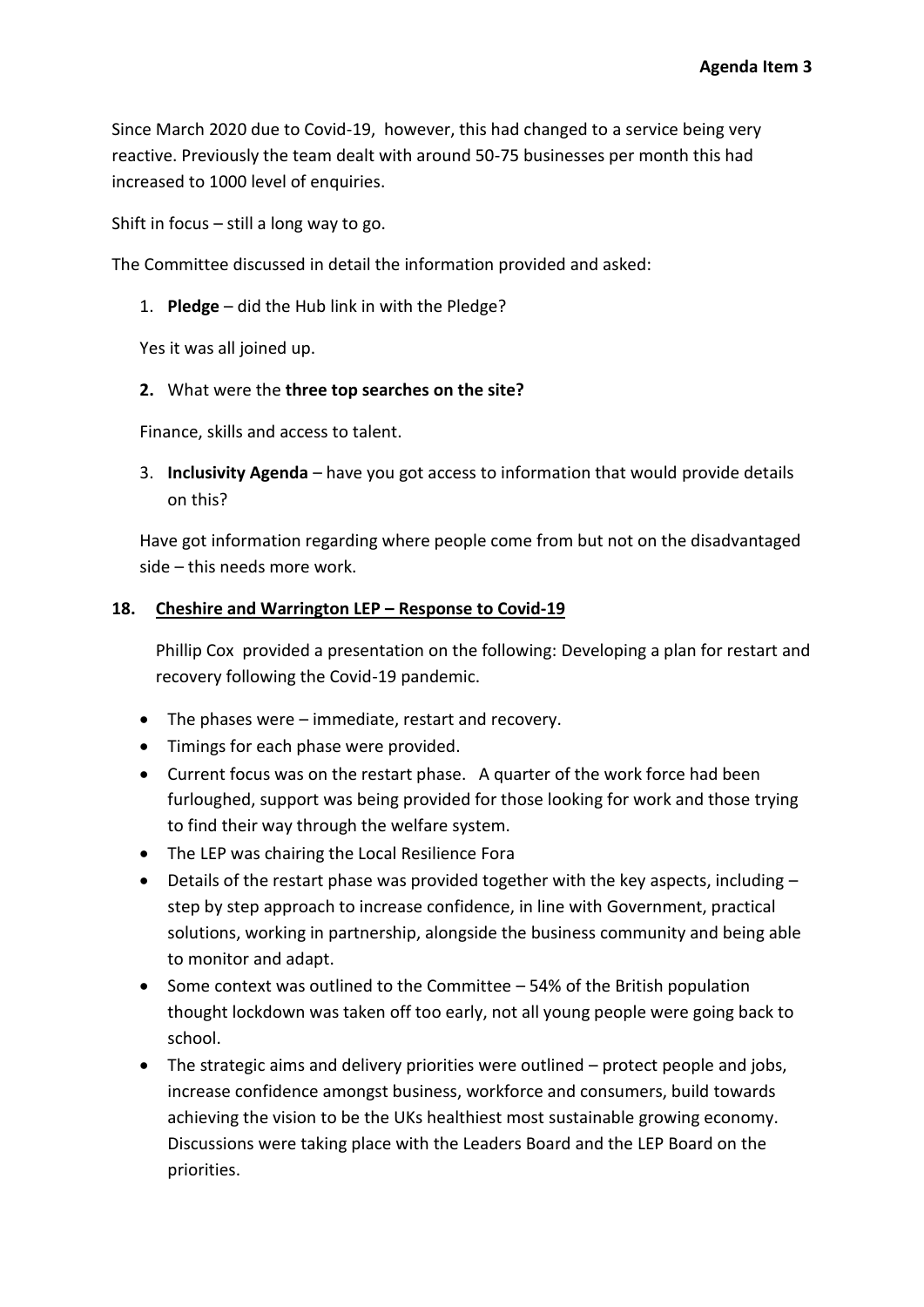- Examples were provided which included issues around digital inclusion 2500 secondary age children did not have access to a computer. Likely to be more problems on the high street.
- The delivery framework was outlined for the period May to June 2020 together with the potential aims and opportunities.

The Committee asked about the following issues:

1. **Mental Health** – what was being done to support this as part of the recovery programme?

Andy Devaney outlined the national and local support in this area but it was something that the LEP would be focussing on over the next few weeks. Webinars were an example of a potential solution.

- 2. **Veterans** how were they being supported? Better to go to them rather than the other way around.
- 3. **Free Ports** clarification on this and whether it would be possible for the region? Could Businesses collaborate to support this?

Phillip Cox outlined what a free port was ie an area that could import raw materials, and turn out a product again without duty being payable. The products had to be sold outside the UK. It was considered that there was no reason why it could not be done in the region e.g. Crewe, Ellesmere Port.

Government were currently consulting on the model for a free port and were inviting bids.

**Supply Chains –** has Covid made Businesses think about more local or have different supply chains e.g. food supply?

The lock down period had presented some issues for businesses and some may need to rethink. Agriculture within the region was only around 1% so there was not a big opportunity for businesses to use this more.

**Use of Canal Chains** – could this be made better use of?

It was a work in progress.

### **19. Public Participation**

To receive questions from members of the public in accordance with Governance Procedure Rule 6. A total period of 15 minutes will be allocated for members of the public to speak at